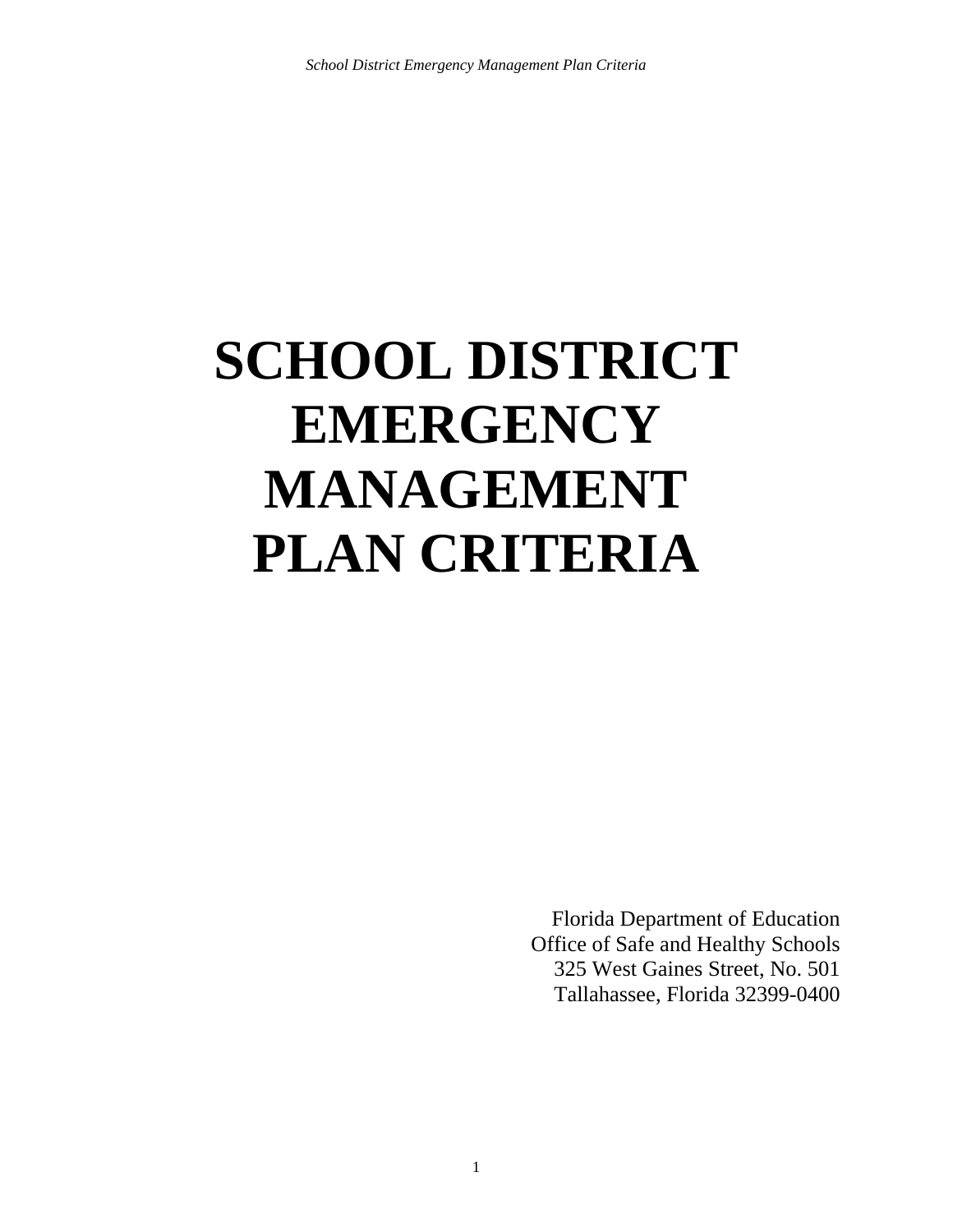#### **TABLE OF CONTENTS**

#### **EXECUTIVE SUMMARY INSTRUCTIONS**

#### **BASIC PLAN**

### I. INTRODUCTION

- A. Purpose
- B. Scope
- C. Methodology

#### II. SITUATION

- A. Hazard Analysis
- B. Demographics

#### III. CONCEPT OF FUNCTIONS

- A. Action Checklist for Mitigation/Prevention
- B. Action Checklist for Preparedness Activities<br>C. Action Checklist for Response Activities
- C. Action Checklist for Response Activities<br>D. Action Checklist for Recovery
- Action Checklist for Recovery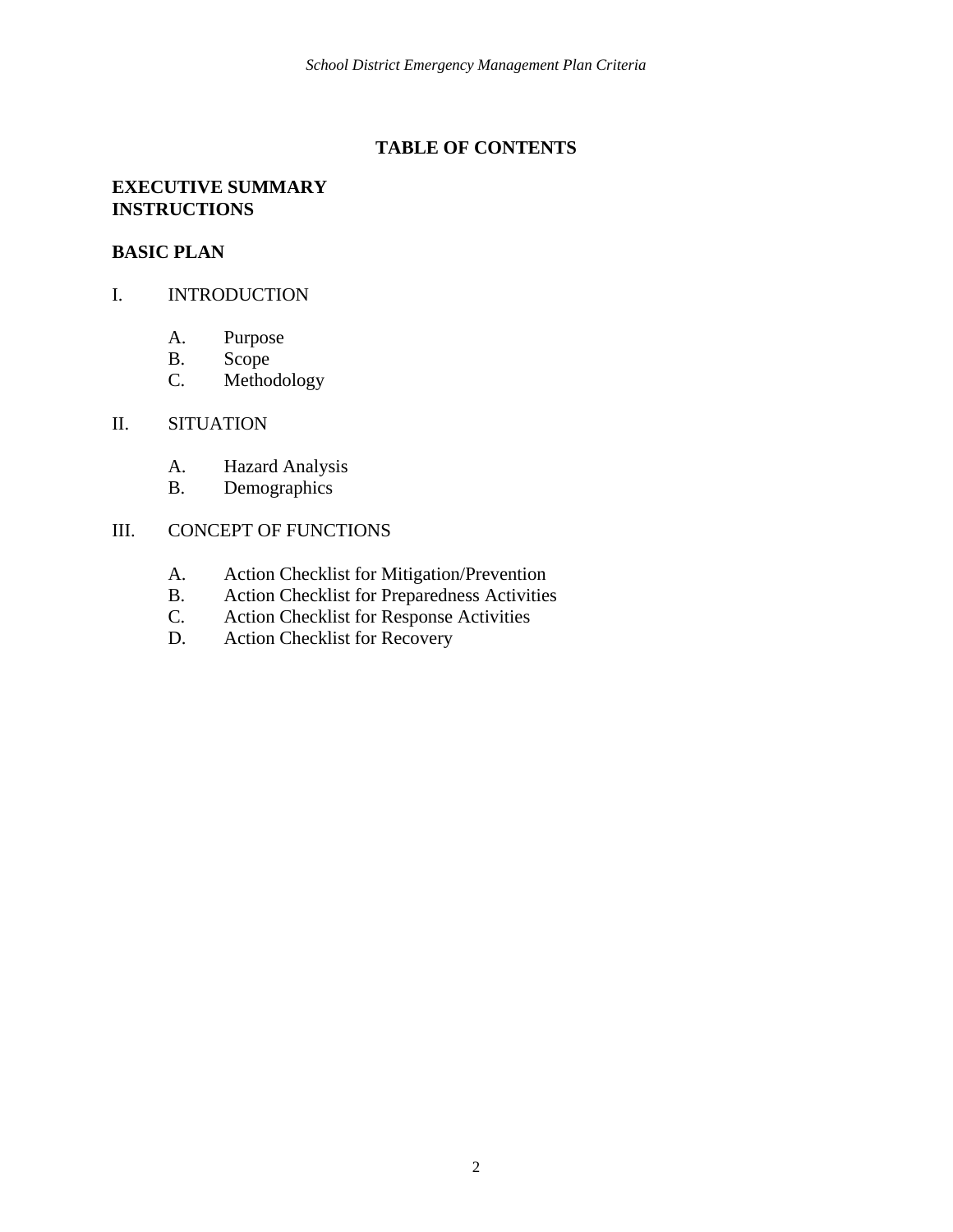## **I. INTRODUCTION**

The introduction of the plan describes the purpose, scope, and methodology of the plan and provides general content descriptions. Emphasis should be placed on actions for preparedness, response, recovery and mitigation from all emergency levels (i.e., minor to catastrophic)

A. Purpose

The plan includes a statement of purpose that describes the preparedness, response, mitigation and recovery activities as developed in the plan and its annexes and appendices.

B. Scope

The scope of the plan describes the various types of emergencies that can occur within the jurisdiction. It identifies selected tasks for response, establishes direction and control, coordination between municipal, county, state and federal agencies, and outlines actions necessary for recovery and mitigation efforts following a disaster.

C. Methodology

The methodology used to formulate this plan is of the utmost importance. Since an integral part of the planning process is teamwork, it is imperative to recognize the plan compilation team. Identify all the local agencies, departments, boards, associations and organizations (i.e., public, private, and volunteers) which performed an active part in producing this document.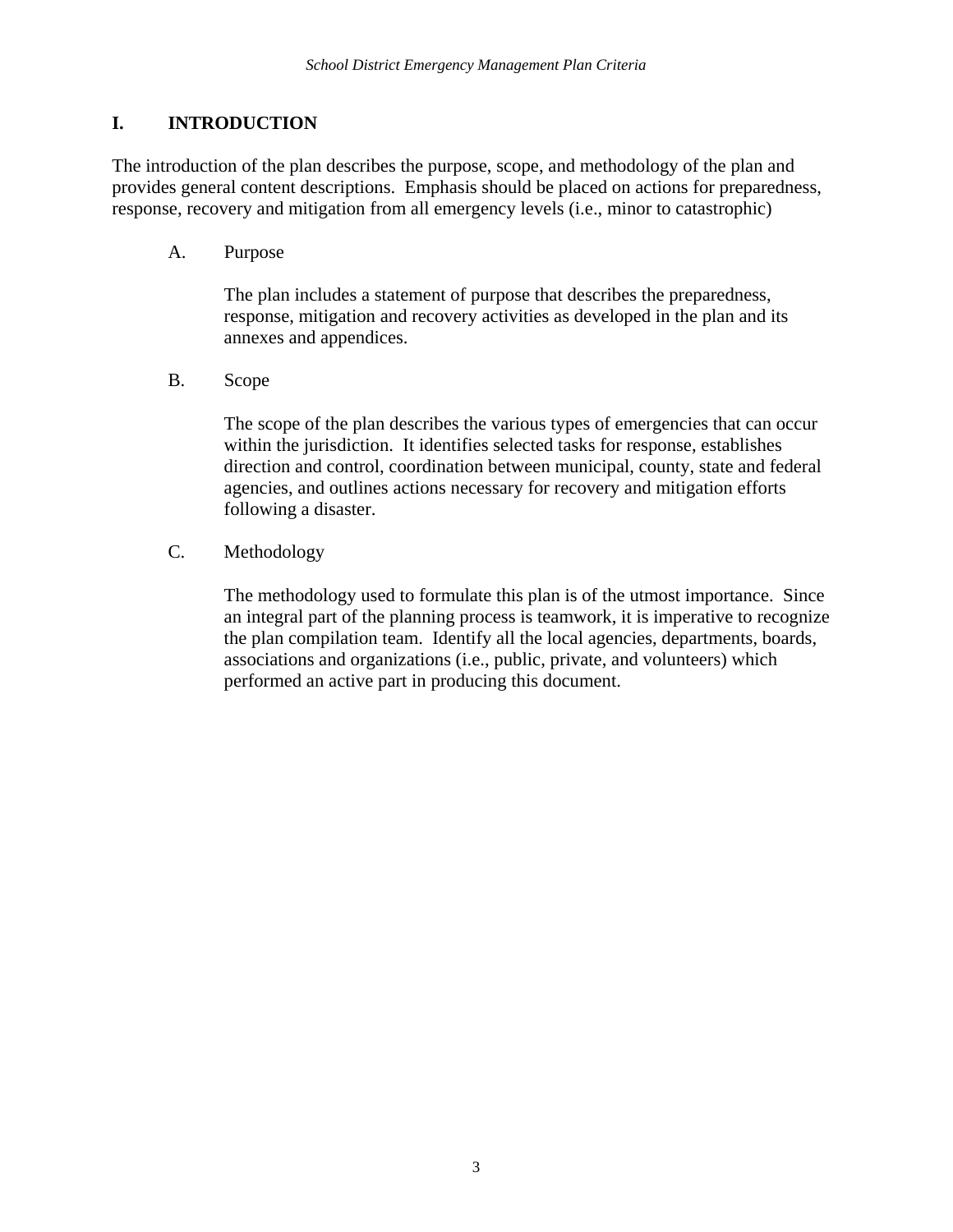## **II. SITUATION**

This section describes the potential hazard considerations and demographics of a given district. In order to prepare and plan for emergencies that might affect operation, it is necessary to understand the hazards that could potentially disrupt services. With a comprehensive examination of the hazards and their impact, it becomes possible to adequately plan comprehensive strategies.

### A. Hazards Analysis

The hazard analysis identifies and lists potential site-specific hazards that could impact a given campus. Hazards should be ordered in terms of frequency of its occurrence and the severity of each hazard. This list may include, but is not limited to:

- student violence
- weapon-use and hostage situations
- vandalism
- severe weather events (thunderstorms, hurricanes, severe storms)
- geographic conditions (flood prone areas, drainage patterns)
- critical infrastructure disruption (security systems, computer threat, utilities disruption)
- $\blacksquare$  major transportation incidents
- non-student/non-faculty trespassing
- threats of attack, bomb threats
- hazardous materials or toxic chemical spills
- exposure as a result of a manmade emergency

## B. Demographics

Identify the population of the district. In addition to a total number count of the population, the following elements should be included in the description:

- number of students
- administrative/faculty employees
- **special needs population**
- support personnel or volunteers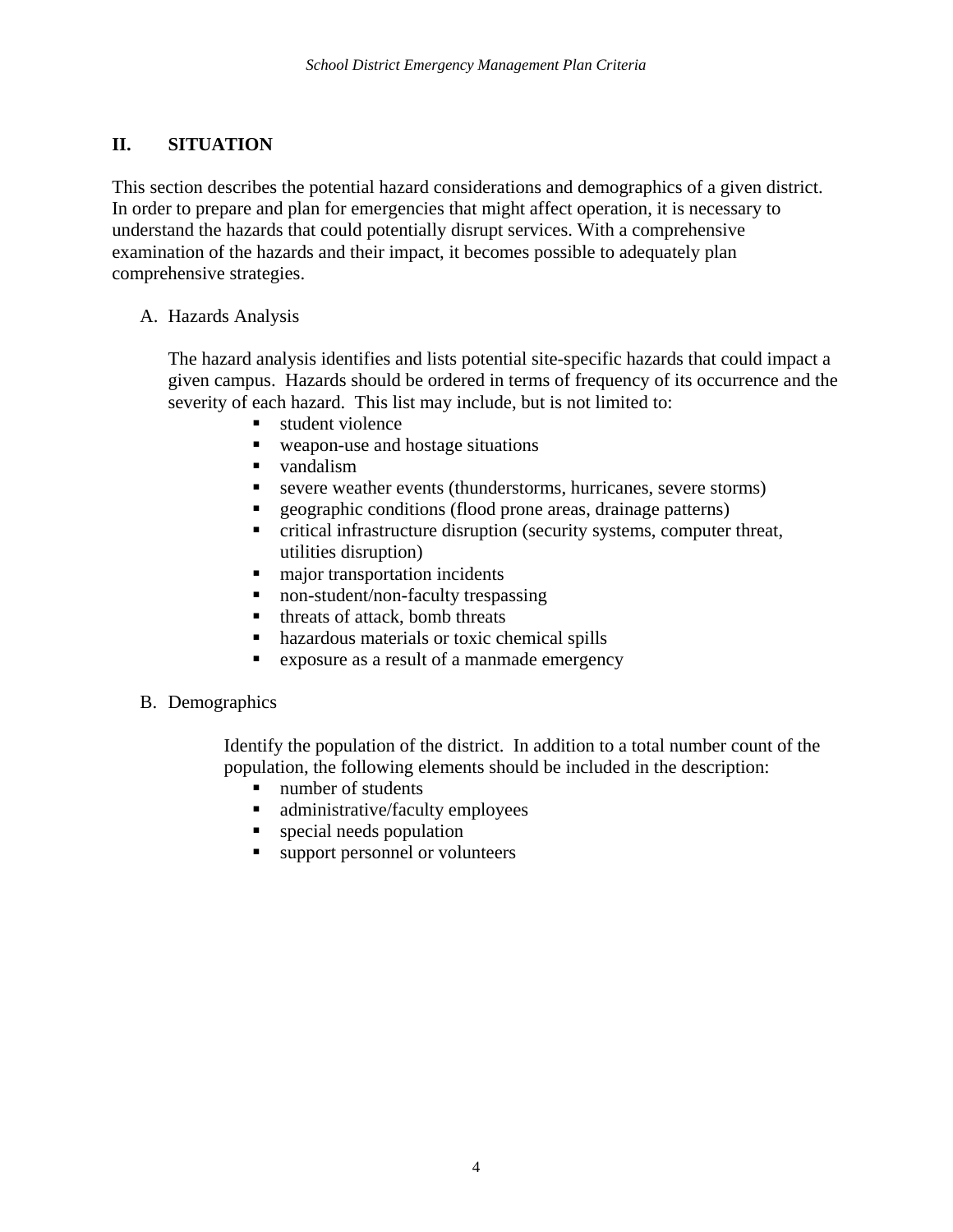## **III. CONCEPT OF FUNCTIONS**

It is important to view the multiple phases of emergency management in terms of the "all hazards" approach, otherwise referred to as Comprehensive Emergency Management (CEM). Each phase is time specific, and will consist of specific actions within each area.

- A. Action Checklist for Mitigation/Prevention
	- Connect with community emergency responders to identify local hazards. This includes at minimum:
		- law enforcement
		- fire/rescue
		- **d** emergency management
		- $\Box$  public health
	- Review the last safety audit [include sample checklist] and Safety and Security Self-Assessment to examine school buildings and grounds.
	- Determine who is responsible for overseeing violence prevention strategies in your district.
	- **Establish Threat Assessment teams using US Secret Service Threat** Assessment in Schools guide.
	- Encourage staff to provide input and feedback into the crisis planning process.
	- Review incident data (possible sources: School Environmental Safety Incident Reporting (SESIR), county emergency management, local crime statistics).
	- Determine the major problems in your schools with regard to student crime and violence.
	- Assess how the school addresses these problems.
	- Conduct an assessment to determine how these problems—as well as others—may impact your vulnerability to certain crises.
	- **Parent education activities informing parents of how they will be informed** as well as their responsibilities in the event of a school emergency.
- B. Action Checklist for Preparedness Activities
	- Review current crisis plans from the district, schools, and community.
	- Review current laws and best practices on school safety planning.
	- Identify all stakeholders involved in crisis planning.
	- This should include at a minimum:
		- □ law enforcement
		- fire/rescue
		- **d** emergency management
		- $\Box$  public health
		- district and school representatives (instructional and non-instructional to include student services, facilities/maintenance, food service, transportation, etc.)
		- parent representatives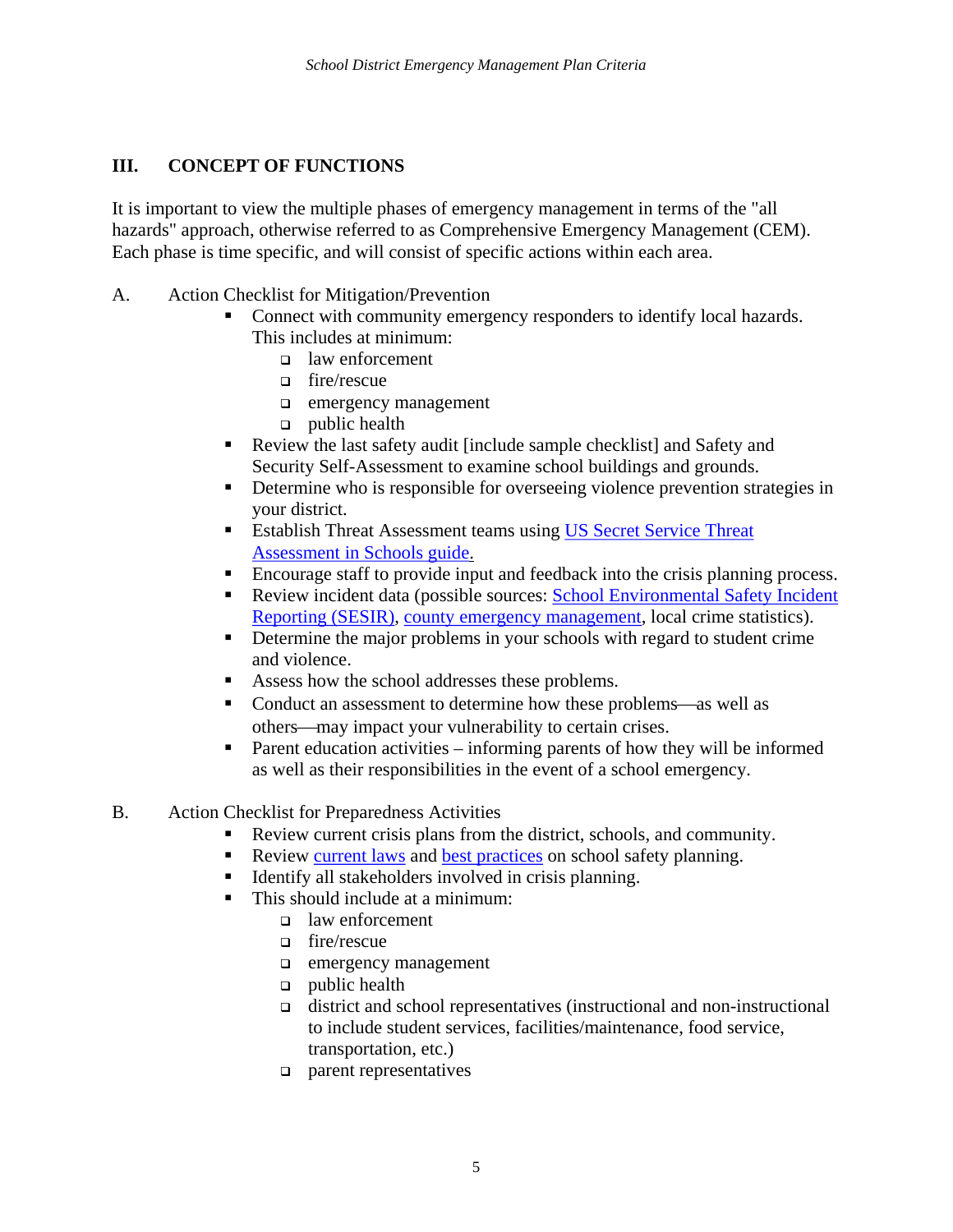- Develop a "concept of operations" including an organizational structure (who is in charge, etc.)
- Develop procedures for communicating with staff, students, families, and the media.
- Establish procedures to account for students and staff during a crisis.
- **Establish alternate relocation point procedures:** 
	- $\Box$  evacuation staging
	- points of command and control during crisis
	- assigned fallout areas
- Prepare a training and exercise/drill plan for district staff to meet current requirements.
- Gather information that exists about the school facility, such as maps and the location of utility shutoffs (1013.13, F.S).
- Identify the necessary equipment that needs to be assembled to assist staff in a crisis for both the district and the schools. This may include at a minimum a "go kit" with:
	- $\Box$  first aid supplies
	- $\Box$  emergency contact information
	- attendance information and release forms
	- $\Box$  campus blueprints or site plan
	- $\Box$  communications equipment (bullhorn, radios, cell phones, etc)
- Direct schools to identify key areas for staging, command, media, and parent reunification.
- C. Action Checklist for Response Activities
	- Determine if a crisis is occurring.
	- Identify the type of crisis that is occurring and determine the appropriate response.
	- Activate the incident management system and critical incident team.
	- Ascertain whether an evacuation; reverse evacuation/lockdown; or shelter-inplace needs to be implemented.
	- Account for all students and staff.
	- Maintain communication among all relevant staff at officially designated locations.
	- Establish what information needs to be communicated to staff, students, families, and the community.
	- **Monitor how emergency first aid is being administered to the injured.**
	- Decide if more equipment and supplies are needed.
- D. Action Checklist for Recovery
	- Strive to return to learning as quickly as possible.
	- Restore the physical plant, as well as the school community.
	- **Monition** Monitor how staff are assessing students for the emotional impact of the crisis.
	- Identify what follow up interventions are available to students, staff, and first responders.